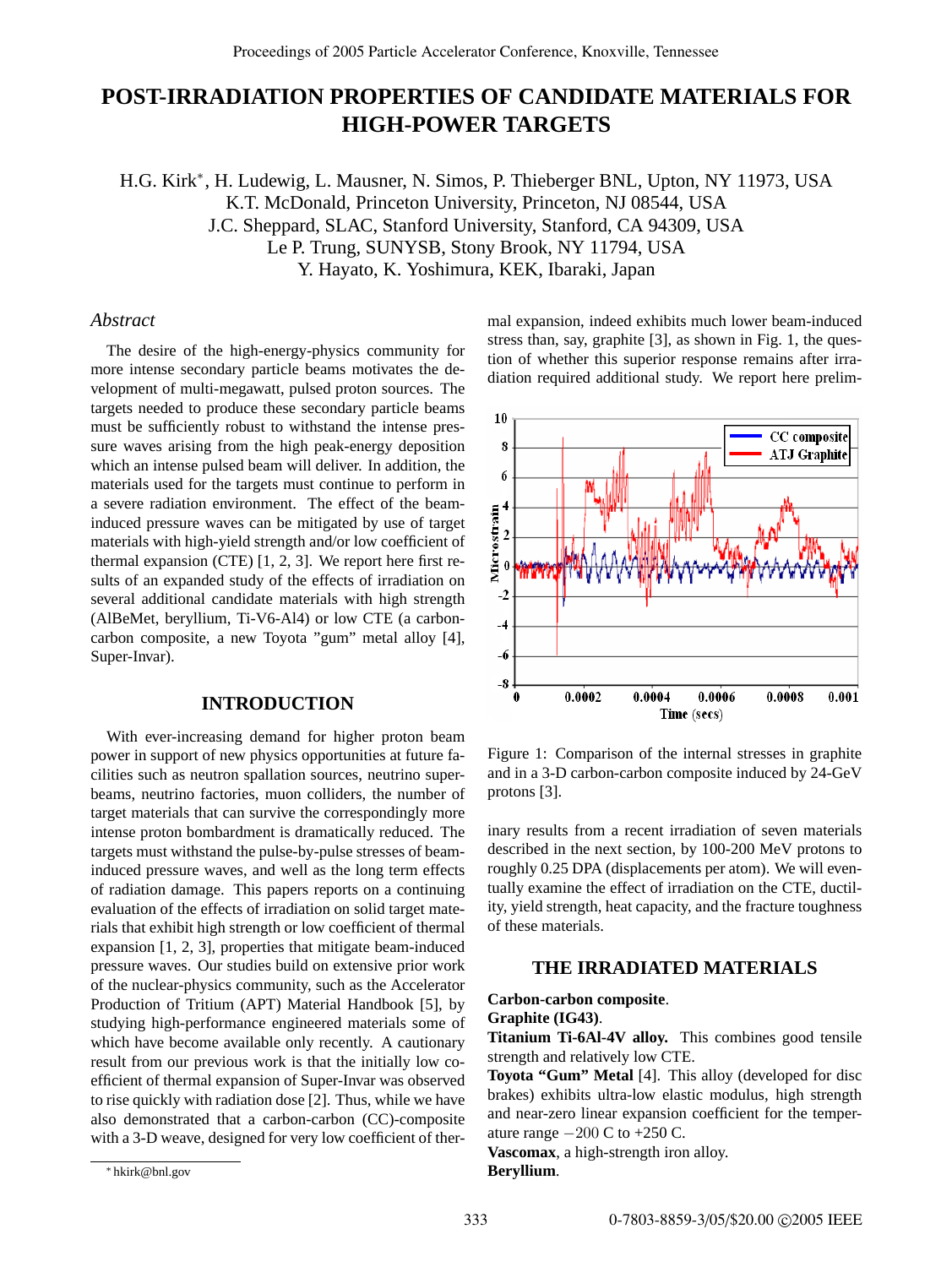**AlBeMet**, a low-Z alloy of Be and Al.

# **EXPERIMENTAL SETUP**

The irradiation was performed at the Brookhaven Linac Isotope Producer (BLIP) facility with a 200 MeV proton beam from the linac that also serves as an injector for the AGS booster. The beam energy at the material samples varied from 190 MeV down to 110 MeV. The samples were arrayed in three holders (boxes), as sketched in Fig. 2, that permitted cooling water to flow through each sample holder at a rate of 2 gpm. Two types of samples of each material



Figure 2: Specimen layout in the three holders.

were irradiated: "dog bones" for tensile tests, and rods for thermal tests. One layer of such samples is shown in Fig. 3. At the conclusion of the irradiation of the test samples, a



Proton Beam Footprint  $(1\sigma)$ 

Figure 3: Arrangement of one layer of thermal and tensile test specimens during proton irradiation.

short irradiation under similar beam and water flow conditions was made of Aluminum and Stainless steel plates coated with heat-sensitive paint. From the heat-induced discoloration of the paint, we can deduce the heat transfer and water flow parameters required to establish the temperature profiles that our test samples experienced while being irradiated.

The irradiation extended over two weeks with holder Boxes 2 and 3 receiving a total of  $5.3 \times 10^{20}$  protons, while Box 1, which was inserted later, received  $3.7 \times 10^{20}$  protons. We subsequently measured the spot size of the proton beam with auto-radiography techniques and determined the beam dimensions to be  $\sigma_x = 8.1$  mm and  $\sigma_y = 8.4$  mm. This corresponds to a peak proton fluence of  $1.3 \times 10^{20}$ protons/cm<sup>2</sup> for Boxes 2 and 3 and  $0.91 \times 10^{20}$  protons/cm<sup>2</sup> for Box 1.

#### **FIRST RESULTS**

Figure 4 shows the expansion of carbon-carbon composite samples as a function of temperature. The red and green curves are the first and last heating cycles of an irradiated sample and the blue curve is the last heating cycle of a non-irradiated sample. Measurements taken during the first heating cycle after irradiation show much larger expansions of the samples at temperatures above 125 C than non-irradiated samples. However, a second measurement of irradiated samples, after they had reached a maximum temperature of 300 C in the first measurement cycle, show expansions very similar to those of non-irradiated samples. We infer that the irradiation caused an increase in the coefficient of thermal expansion of the carbon-carbon composites, but this effect largely disappears after annealing during a thermal cycle up to 300 C. Having become aware of the possible benefit of thermal cycles in reducing the coefficient of thermal expansion that had been increased by radiation damage, we remeasured the Super-Invar from our previous irradiation study [2]. Now we were able to perform thermal cycles up to 600 C (compared to maximum of 300 C in the previous study). When the temperature during a thermal cycle exceeds 500 C we found that the low coefficient of thermal expansion of irradiated Super-Invar begins to approach its non-irradiated behavior (Fig. 5). Our preliminary measurements indicate that the coefficient of thermal expansion of Toyota "gum" metal [4] is affected by thermal cycling to high temperatures whether or not it has been irradiated. Details of this complicated behavior will be presented elsewhere. Figure 6 shows a different effect of irradiation on the "gum" metal, namely a loss of ductility as a function of radiation dose.

### **CONCLUSIONS**

The first results from our recent irradiation of highperformance materials already show several important qualitative features. We confirm that materials engineered to have a low coefficient of thermal expansion tend to lose